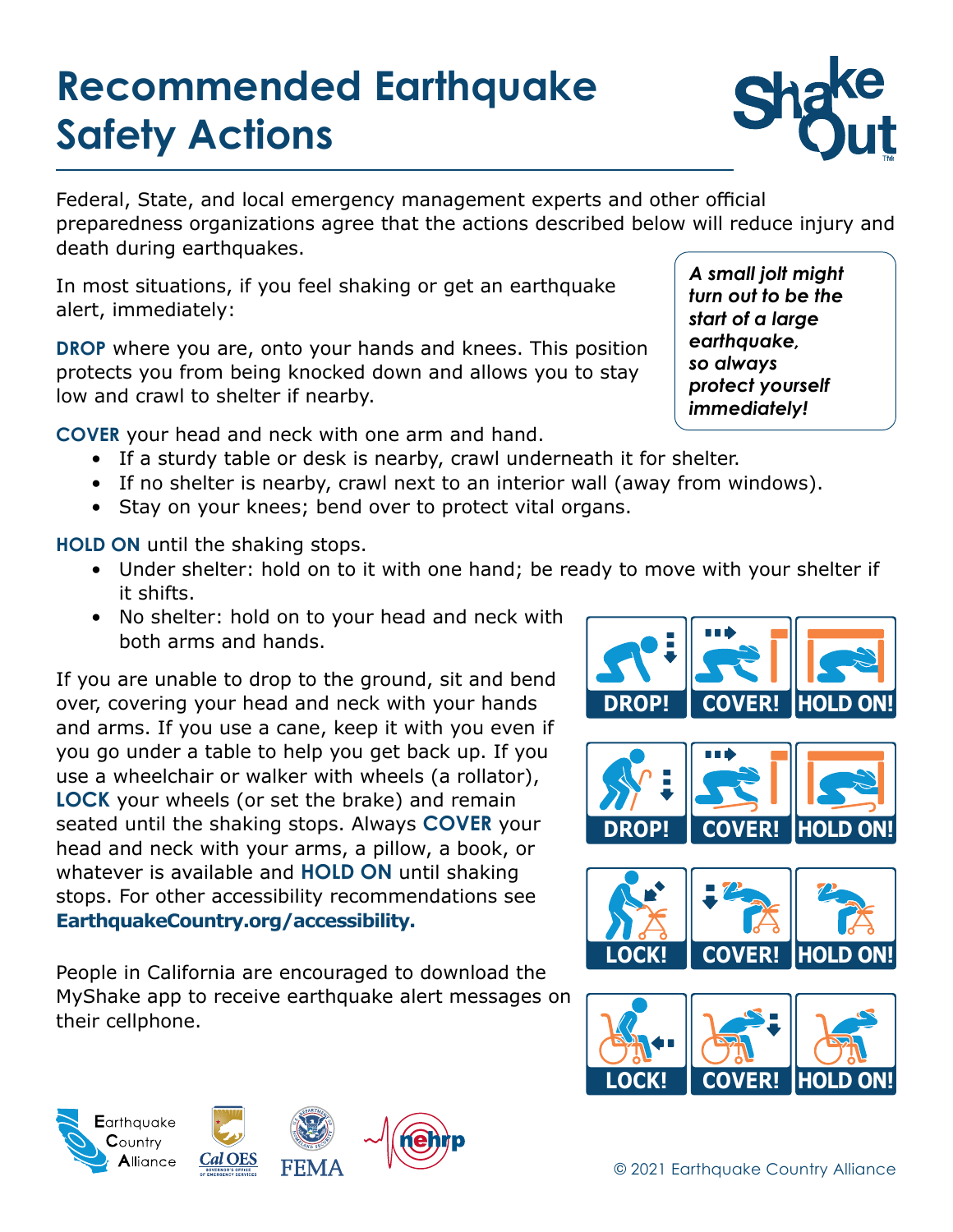## **How to Protect Yourself in Various Settings**

*Indoors:* Drop, Cover, and Hold On. Avoid exterior walls, windows, hanging objects, tall furniture, televisions, and cabinets with heavy objects or glass. Do not try to move more than 5-7 feet before getting on the ground. Do not go outside during shaking! (Exterior building materials and glass can fall and may hit you as you exit.) If seated and unable to drop to the floor: bend forward, Cover your head with your arms, and Hold On to your neck with both hands.

*In bed:* Do not get out of bed. Lie face down to protect vital organs, and Cover your head and neck with a pillow, keeping your arms as close to your head as possible, while you Hold On to your head and neck with both hands until shaking stops. You are less likely to be injured by fallen and broken objects by staying where you are.

*In a multiple-floor building:* Drop, Cover, and Hold On. Avoid windows and other hazards. Do not use elevators. Do not be surprised if sprinkler systems or fire alarms activate.

*In a classroom:* Drop, Cover, and Hold On. Laboratories or other settings may require special considerations to ensure safety. Students should also be taught what to do at home or other locations.

*In a stadium or theater:* Drop to the ground in front of your seat or lean over as much as possible, then Cover your head with your arms (as best as possible), and Hold On to your neck with both hands until shaking stops. Then walk out slowly, watching for anything that could fall during aftershocks.

*In a store:* Drop, Cover, and Hold On. Getting next to a shopping cart, beneath clothing racks, or onto the bottom shelf of a large multi-shelf unit to provide extra protection from falling objects.











### *What NOT to do!*

Many people still think "getting in a doorway" is safe, however this is out-ofdate advice that should never have been recommended. We now understand that doorways: are not stronger than any other part of the house; do not provide protection from falling or flying objects; and will not be a safe space in the rare case of building collapse.